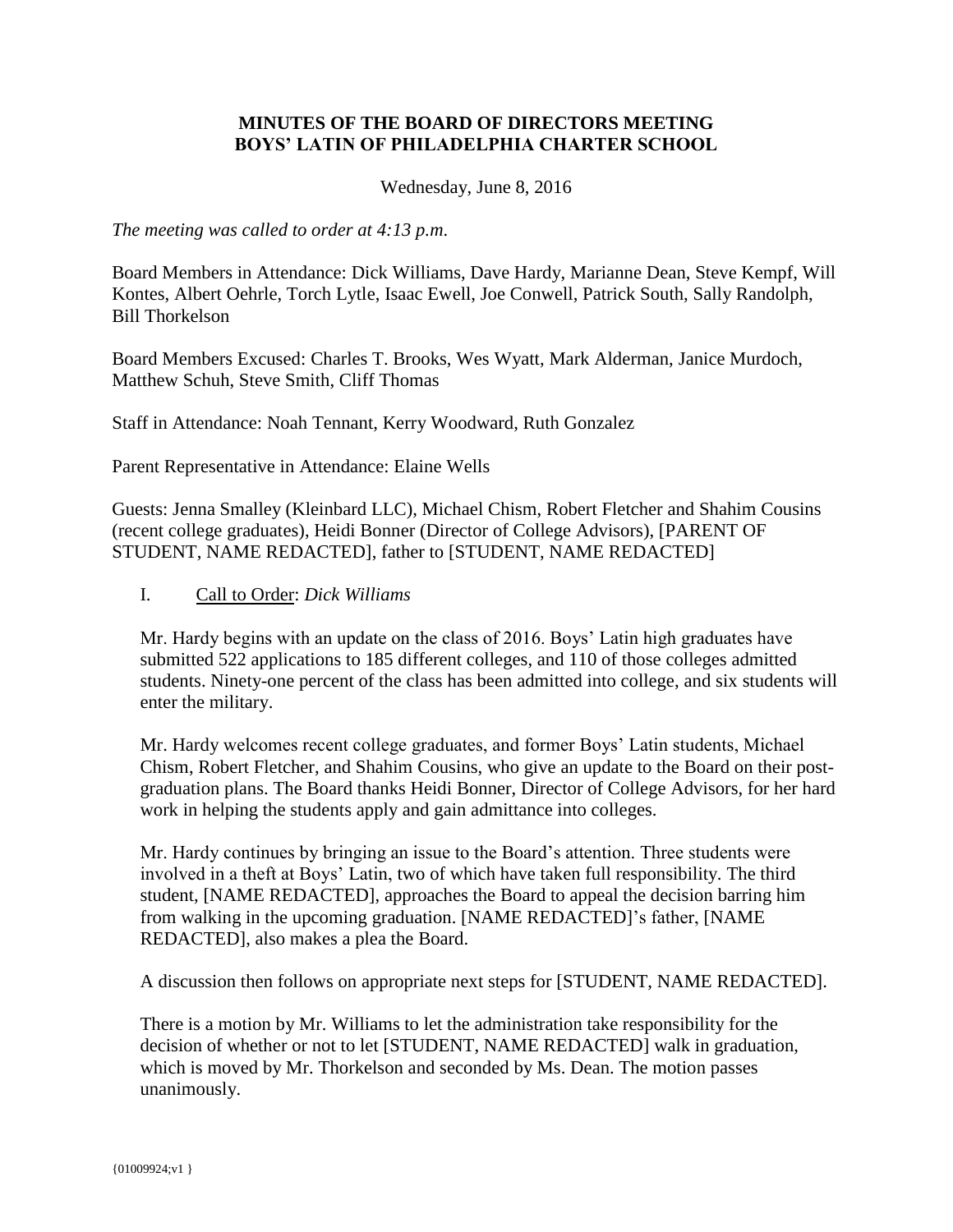Continuing, there is a motion by Mr. Williams to approve the minutes of the April 6, 2016 Board meeting, which is moved by Mr. Kontes and seconded by Mr. Thorkelson. The motion passes unanimously.

# II. Principal's Report: *Noah Tennant*

Dr. Tennant begins his presentation with the Boys' Latin class of 2020, the first group of students who will attend Boys' Latin from sixth through twelve grades. Dr. Tennant is excited about the percentage of Boys' Latin middle school students continuing on to the high school. Dr. Tennant states that only three middle school students have chosen to go to other high schools. Dr. Tennant describes one of the goals at the launch of the middle school; that if the school did a good job, then the students would have solid options by the time they graduated eighth grade. Mr. Hardy adds that the three students moving on will be attending Central, Science Leadership Academy and The Haverford School. Dr. Tennant states that the middle school has helped Boys' Latin as an institution, by creating a better launch pad and reshaping the values for freshmen students entering the high school.

Continuing, Dr. Tennant is excited to announce that the Athletic Director and varsity baseball coach recently celebrated his 100<sup>th</sup> win. Dr. Tennant describes how Coach Dunn has done a great job since the beginning, by providing leadership for the students. Mr. Conwell adds that Coach Dunn is a solid, enthusiastic contributor, who has been committed to his job for a long time, and will continue on for years to come.

Continuing, Dr. Tennant states that Boys' Latin is very fortunate to partner with Franklin Square, and has been working with Franklin Square on business plans related to wellness. There was a pitch for a \$25,000 Blue Cross grant, and the winning team was selected. Dr. Tennant is proud of work they're doing; exploring wellness, school discipline and academic success through real life scenarios.

Dr. Tennant is happy to announce that the high school graduation will take place on June 13, 2016 at 4:00 p.m. All Board members are encouraged to join. The graduation will feature the salutatorian and valedictorian, both of whom are going to the University of Pennsylvania. Dr. Tennant states that three students are not graduating, but the administration is working with them to find paths to graduation. Dr. Tennant is looking forward to hosting the keynote speaker, Dr. Angela Duckworth, who will discuss exploring grit and resilience with students. Dr. Lytle adds that Dr. Duckworth's most recent book was recently reviewed in *The Economist*. Ms. Dean adds that a group, Minding Your Mind, will be a good group to come in and speak to the students on mental health.

Dr. Tennant concludes his presentation.

# III. CEO Report: *David Hardy*

Mr. Hardy begins with a discussion about the budget. Mr. Hardy states that Boys' Latin has done good work, and finished the year off strong. Mr. Hardy is pleased with the middle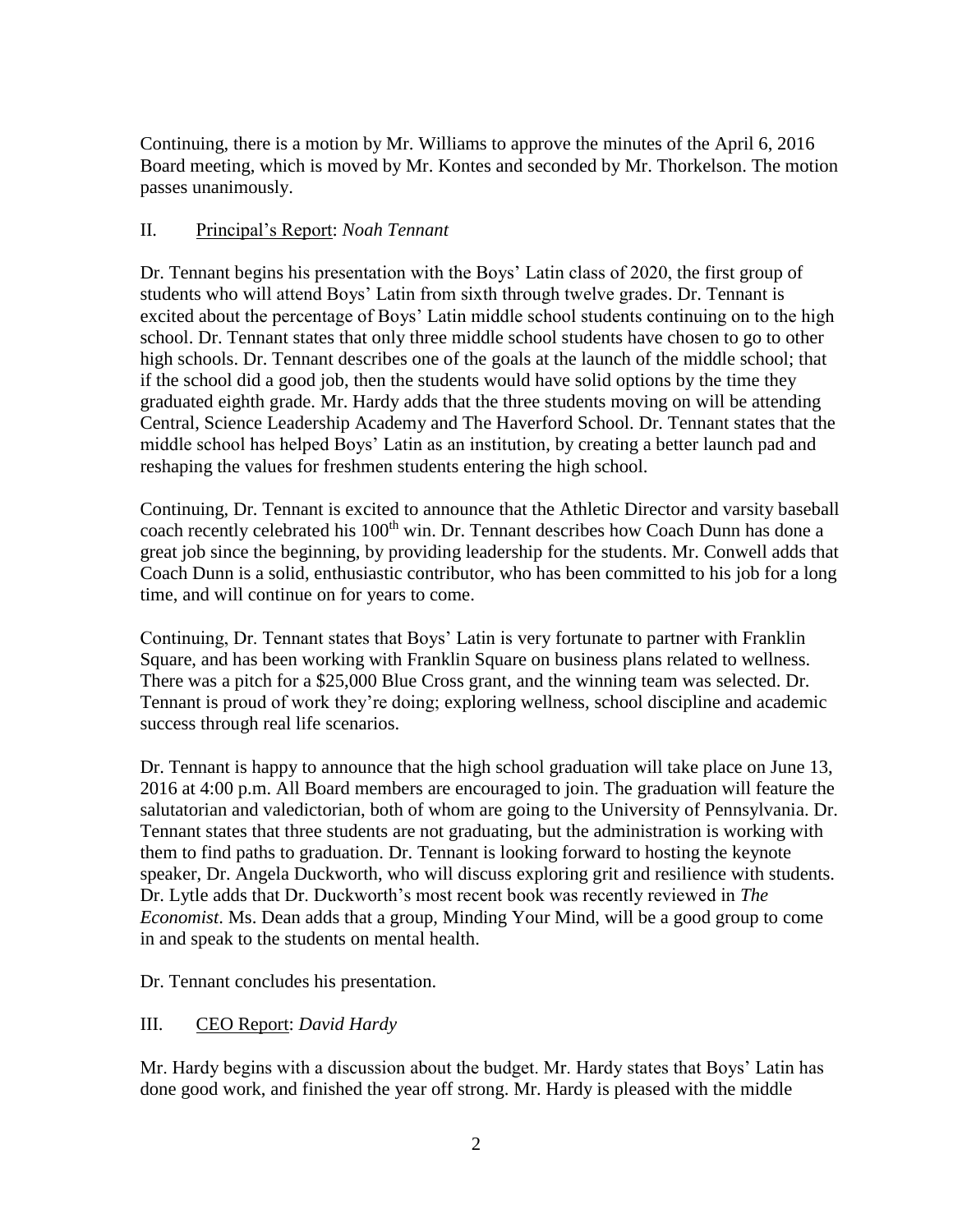school, which has been doing incredibly well under leadership of Nick Pascale. Mr. Hardy states the improved work is due to great teachers, who has helped students thrive coming out of the middle school. Mr. Hardy looks forward to the upcoming graduation, as the future Class of 2020 has done great work and is a very talented group.

Dr. Tennant adds that 125 students will be graduating from the middle school, and 122 of those have enrolled in Boys' Latin's high school. Dr. Tennant states that since 160 students have applied to be in the middle school for the next academic year, there will be a lottery for the next round of admissions. Mr. Hardy adds that the lottery needs to be conducted in a transparent way with a detailed record, as there are many students applying for limited seats.

A discussion follows on the practicality of having a second middle school so Boys' Latin could admit everyone.

Dr. Tennant describes how the Boys' Latin middle school students perform academically upon entering the high school. Dr. Tennant states that freshmen entering the high school from Boys' Latin's middle school are already acclimated to its culture, and that will go a long way in terms of future academic success.

Mr. Williams suggests that the Board should add a committee to monitor academic and instructional quality, in terms of standardized testing and charter renewal, which will occur during the 2016-17 school year. Mr. Williams states that the idea came from Mr. Thomas, and that Boys' Latin will benefit from its board members who are very knowledgeable experts in these areas. Mr. Williams asks the Board to suggest a name for this proposed committee. A discussion then follows as to the scope of this committee, which would be more like an audit committee or an *ad hoc* committee, details about the charter renewal process and staying in compliance. The name "Charter Renewal Committee" is suggested by Dr. Lytle. It is suggested that after the charter renewal, the Board could further evaluate the name and scope of this committee. The Charter Renewal Committee is accepted, and will be comprised of Dr. Lytle, Dr. Randolph and chaired by Mr. Thomas.

Mr. Hardy concludes his presentation.

### IV. Board Committee Reports

### a. Finance: *Bill Thorkelson*

Mr. Thorkelson begins with an update on the rental reimbursement application. Ms. Woodward states that the Board needs to vote to apply for the rental reimbursement, and the application is due on June 30, 2016. Ms. Woodward clarifies that this is an annual reimbursement of around \$127,000 for both the middle school and high school facilities.

There is a motion to approve applying for the rental reimbursement, which is moved by Mr. Thorkelson and seconded by Ms. Dean. The motion passes unanimously.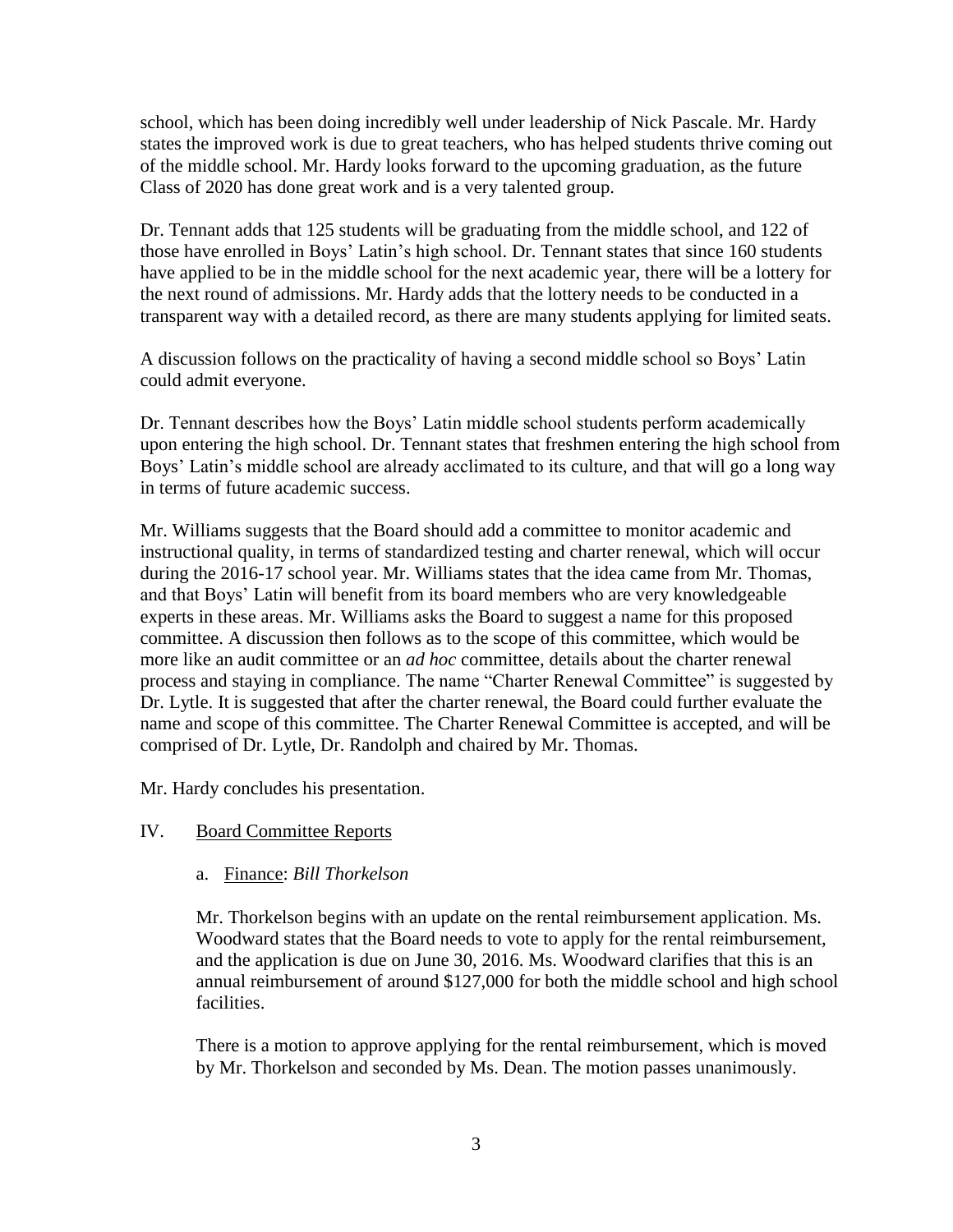Mr. Thorkelson continues to the 2017 budget update, and directs the Board to the financial results through April. Mr. Thorkelson states that Boys' Latin is forecasting a surplus for the year.

Mr. Thorkelson states that one piece of information that is also important is the cash reserve. Mr. Thorkelson explains that the cash on hand is well below the 30-day target, which is a function of the middle school project coming in over-budget.

#### b. Facilities: *Joe Conwell*

Mr. Conwell begins his presentation with the middle school's gym conversion, stating that that project is officially on hold. Mr. Conwell states that the middle school project is winding down. Financially, Boys' Latin spent almost \$300,000 more than budgeted, and the majority of that overage was used to renovate the administration building. Despite this overage, Mr. Conwell states that the renovation was done well, and there are now seven employees working in the administration building full-time. Mr. Conwell adds that the building is also getting good use from the special education department. Mr. Conwell adds that the middle school campus is safe and functioning well.

Continuing, Mr. Conwell adds that Boys' Latin is looking into possibilities for what to do with the field next to the high school. Mr. Conwell has looked into options for cleaning up the filed, grating it, and putting a fence around it; to create a more permanent solution. Mr. Conwell describes that at times, the facilities committee has looked into creating a flat surface for a grassy commons area, to be used for recesses and athletic-type activities. However, the budget for this project is \$150,000. Mr. Conwell states that more economical options are being evaluated.

Mr. Conwell concludes his presentation.

#### c. Finance: *Bill Thorkelson*

Returning to finance, Mr. Thorkelson continues his budget presentation. This year, Boys' Latin went through a rigorous internal budget process, and Mr. Thorkelson states that the finance committee put a lot of thought into the cost structure, and calibrated the budget accordingly. Mr. Thorkelson states that this budget is one that Boys' Latin can control against, and there is a high degree of comfort which has not existed in the past. Mr. Thorkelson thanks Ms. Woodward for her participation in the budget process.

Mr. Thorkelson then directs the Board to enrollment trends, as in 2013 (before the middle school existed) there were 410 students enrolled in just the high school. In 2016, enrollment reached 840 students in both the high school and middle school. Mr. Thorkelson adds that Boys' Latin's charter is for 800 students, and when more than 800 are enrolled, Boys' Latin takes on those extra costs. For the 2017 budget, Mr. Thorkelson states that Boys' Latin is budgeting for 825 students, in anticipation that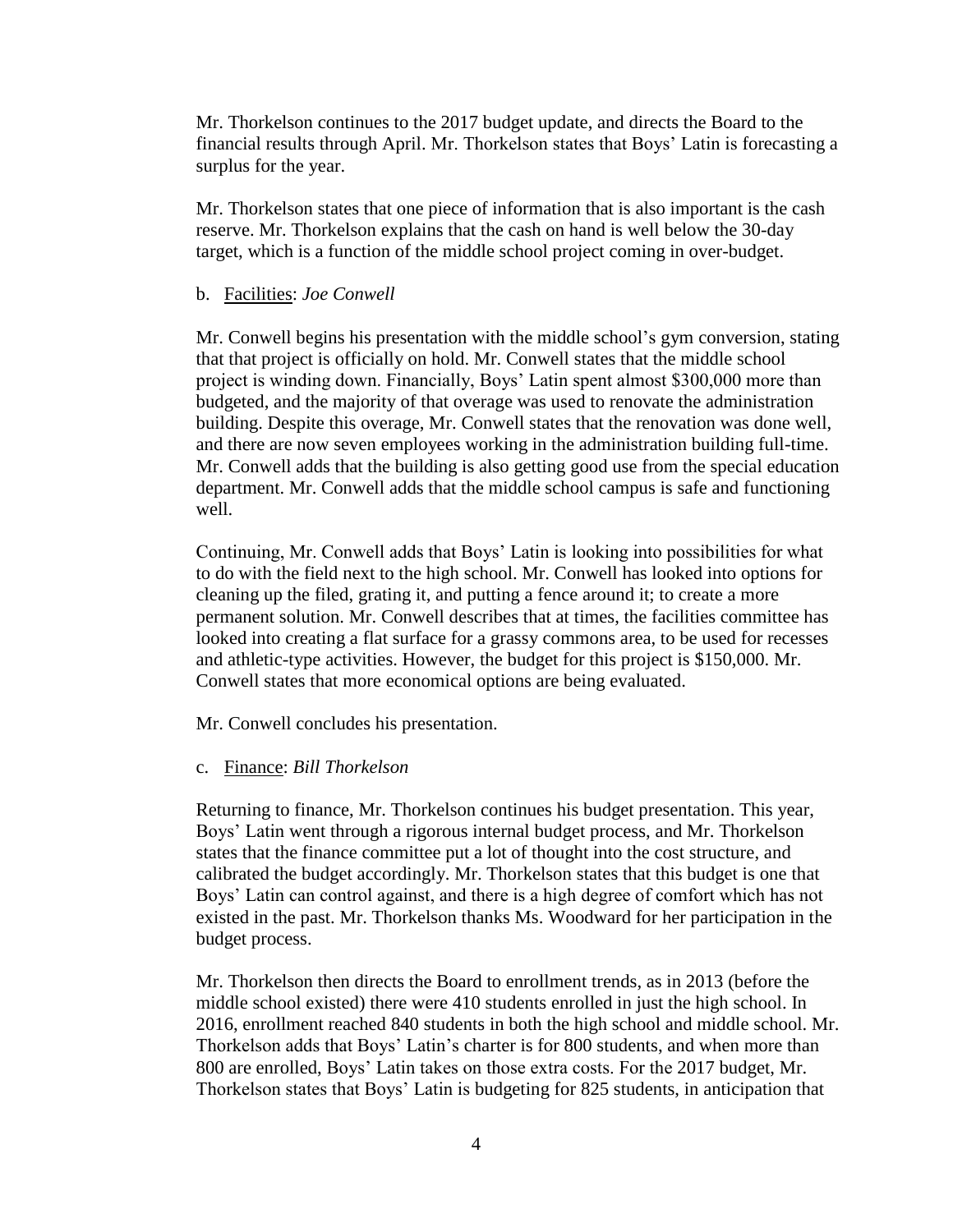that number will fall to 800 students during the school year due to normal student attrition.

Mr. Thorkelson continues through the financial charts which Ms. Woodward has prepared, and guides the Board through revenue trends, meeting the loan covenant and costs per pupil.

Mr. Hardy thanks Mr. Thorkelson for his leadership on the finance committee, and states that this year's budgeting process has gone smoother than it ever has before. Mr. Hardy also thanks Ms. Woodward for her continued efforts. Mr. Hardy explains that previous years' budgeting has been a battle between the bottom line versus individual costs, and that this year that did not happen. Mr. Hardy states that this year, Boys' Latin dug deep into its own cost structure to see what was important and what could be cut.

Mr. Thorkelson then asks the Board to approve but not *finalize* the budget as presented. He asks the Board to give the finance committee the opportunity to approve the final 2017 budget at finance committee level once updated revenue numbers are published in July. Mr. Thorkelson will bring the budget to the board in September.

There is a motion to give the finance committee the opportunity to approve the final 2017 budget at the finance committee level once the revenue numbers come in from the School District, which is moved by Mr. Kontes and seconded by Ms. Dean. The motion passes unanimously.

#### d. Governance: *Albert Oehrle*

Mr. Oehrle begins his presentation with a discussion on Boys' Latin's bylaws in terms of board terms and tenure. Mr. Oehrle explains that there is no fixed number of trustees in the bylaws, but is going to draft a bylaw capping the number at 25 trustees. Currently, Boys' Latin has 19 trustees, and Mr. Oehrle suspects the school will maintain a level of 18-19 under normal circumstances. Mr. Oehrle does not want to limit Boys' Latin to its current number of trustees, which is why the governance committee went with 25.

Continuing, Mr. Oehrle discusses the Board member terms, which will run up to 12 years (or four consecutive three-year terms). Mr. Oehrle will draw up a bylaw that reflects flexibility to have trustees serve, subject to approval from the Board, for four three-year terms.

Mr. Williams adds that based on survey, Boys' Latin will have to recruit one or two new trustees every year. Mr. Oehrle will propose and circulate these new bylaws at the September Board meeting.